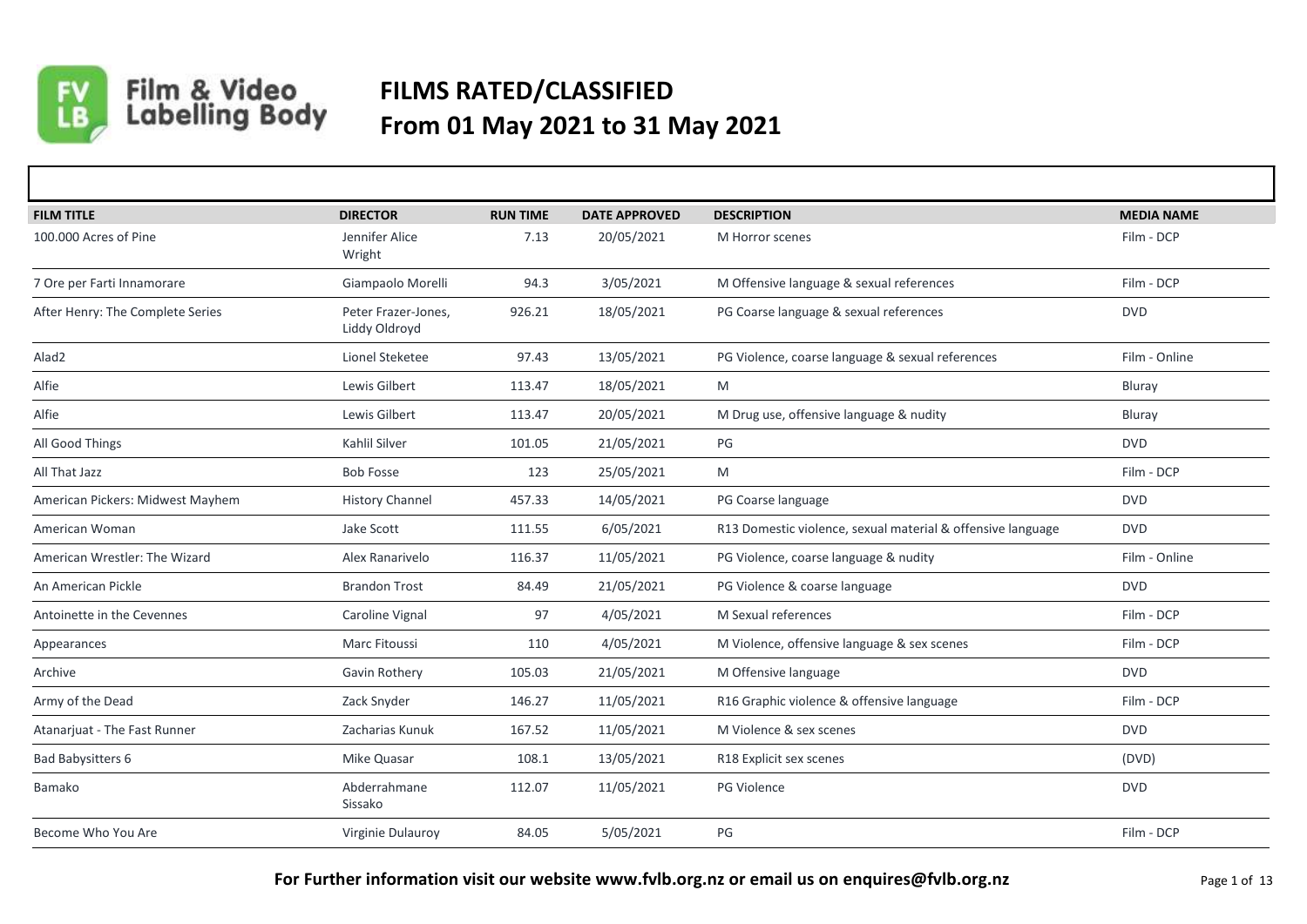| Become Who You Are                            | Virginie Dulauroy                                | 2.3    | 11/05/2021 | G                                                                             | Trailer       |
|-----------------------------------------------|--------------------------------------------------|--------|------------|-------------------------------------------------------------------------------|---------------|
| <b>Beginning</b>                              | Dea<br>Kulumbegashbvili                          | 125.31 | 21/05/2021 | R16 Rape, sexual references, offensive language & content that<br>may disturb | Film - DCP    |
| Bench                                         | Rich Webber                                      | 1.35   | 12/05/2021 | PG                                                                            | Film - DCP    |
| Big Hit, The                                  | <b>Emmanuel Courcol</b>                          | 107    | 4/05/2021  | M Offensive language, sexual references & nudity                              | Film - DCP    |
| Blow Up                                       | Michelangelo<br>Antonioni                        | 111    | 20/05/2021 | M                                                                             | Film - DCP    |
| <b>Blue Bloods The Fourth Season</b>          | Robert Harmon et<br>al                           | 938.1  | 21/05/2021 | M Violence & drug references                                                  | <b>DVD</b>    |
| <b>Blue Water Empire</b>                      | Steven McGregor                                  | 154    | 11/05/2021 | M Violence                                                                    | Film - Online |
| Bob Dylan MTV Unplugged                       | Milton Large                                     | 72     | 24/05/2021 | G                                                                             | Film - Online |
| Bob Dylan Other Side Of the Mirror - Live at  | Murray Lerner                                    | 83     | 24/05/2021 | G                                                                             | Film - Online |
| Bob Dylan: Odds And Ends                      | Jeff Rosen, Jennifer<br>Lebeau, John<br>Hillcoat | 116    | 24/05/2021 | M Violence & offensive language                                               | Film - Online |
| Bob Dylan: Trouble No More                    | Jennifer Lebeau,<br>Ron Kantor                   | 59     | 26/05/2021 | PG                                                                            | Film - Online |
| Bofuri: I Dont Want to Get Hurt, So Ill Max O | Shin Oonuma,<br>Mirai Minato                     | 568.48 | 20/05/2021 | M Violence                                                                    | Bluray/DC     |
| Boruto: Naruto Next Generations Part 8 (Episo | Noriyuki Abe                                     | 314.36 | 20/05/2021 | M Violence                                                                    | <b>DVD</b>    |
| Boruto: Naruto Next Generations Part 8 (Episo | Noriyuki Abe                                     | 310    | 20/05/2021 | M Violence                                                                    | Bluray        |
| Brass Bottle, The                             | Harry Keller                                     | 89.3   | 11/05/2021 | G                                                                             | <b>DVD</b>    |
| <b>Breathless</b>                             | Jean-Luc Godard                                  | 90     | 4/05/2021  | PG Sexual references                                                          | Film - DCP    |
| Brief History of Princess X, A                | <b>Gabriel Abrantes</b>                          | 7.09   | 7/05/2021  | M Sexual references                                                           | Film - DCP    |
| Broken Hearts Gallery, The                    | Natalie Krinsky                                  | 104.24 | 21/05/2021 | M Offensive language, sexual references & drug references                     | <b>DVD</b>    |
| Buddy Guy: The Blues Chase The Blues Away     | Devin Amar, Matt<br>Michener, Charles<br>Todd    | 90.05  | 13/05/2021 | PG Offensive language                                                         | Film - Online |
| <b>Bulletbelt: Flames of Hell</b>             | Jason Howden                                     | 4.39   | 12/05/2021 | M Offensive language                                                          | Film - DCP    |
| Bulletbelt: Punishment of God                 | Lianne Booton                                    | 3.2    | 12/05/2021 | M Violence, drug use & sexual references                                      | Film - DCP    |
| Burn                                          | Mike Gan                                         | 88.01  | 11/05/2021 | R16 Violence, sexual violence & offensive language                            | (DVD)         |
| <b>Butterfly</b>                              | Renae Maihi                                      | 15.53  | 13/05/2021 | PG Adult themes                                                               | Film - Online |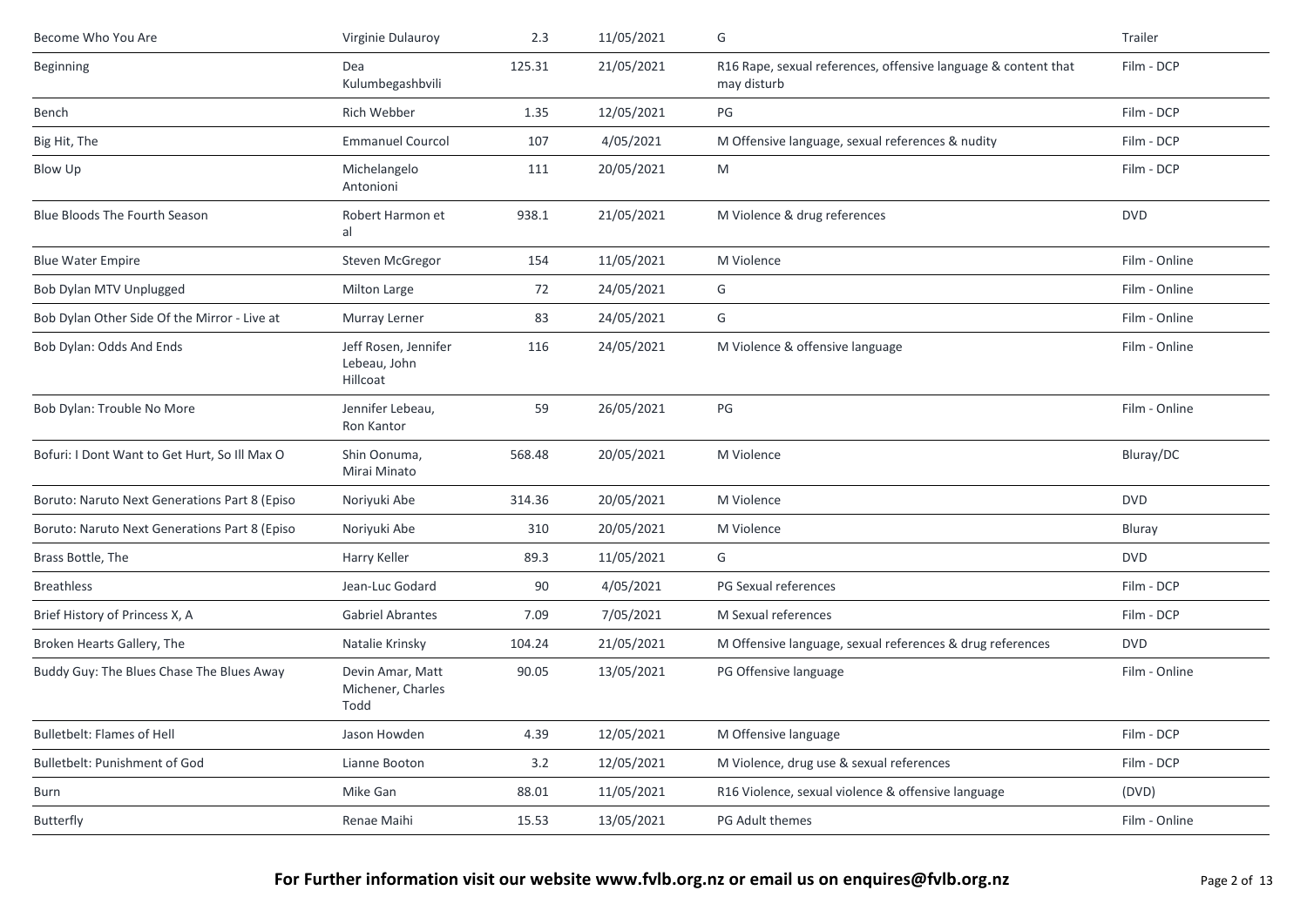| Cabaret                                      | <b>Bob Fosse</b>                                            | 124     | 25/05/2021 | M                                                                       | Film - DCP    |
|----------------------------------------------|-------------------------------------------------------------|---------|------------|-------------------------------------------------------------------------|---------------|
| Cães que Ladram aos Pássaros                 | Leonor Teles                                                | 20.59   | 7/05/2021  | PG                                                                      | Film - DCP    |
| Captive, The                                 | Chantal Akerman                                             | 112.52  | 11/05/2021 | M Nudity & sex scenes                                                   | <b>DVD</b>    |
| Carmilla                                     | <b>Emily Harris</b>                                         | 1.4     | 4/05/2021  | M                                                                       | Trailer       |
| Certain Scientific Railgun T, A: Part 1      | Tatsuyuki Nagai                                             | 854.26  | 20/05/2021 | M Violence & sexualised imagery                                         | Bluray/DVD/DC |
| Chalk Garden, The                            | Ronald Neame                                                | 106.19  | 18/05/2021 | PG Sexual references                                                    | Bluray        |
| Chaos Walking                                | Doug Liman                                                  | 109     | 5/05/2021  | M Violence & offensive language                                         | Bluray        |
| Chaos Walking                                | Doug Liman                                                  | 109     | 5/05/2021  | M Violence                                                              | <b>DVD</b>    |
| <b>CIF Trailer</b>                           | Paolo Rotondo                                               | 1.3     | 25/05/2021 | M                                                                       | Trailer       |
| Climb, The                                   | Michael Angelo<br>Covino                                    | 97.4    | 6/05/2021  | M Violence, offensive language, sex scenes & nudity                     | <b>DVD</b>    |
| Come As You Are                              | Richard Wong                                                | 107     | 11/05/2021 | R16 Sexual content & offensive language                                 | Film - Online |
| Coming Home In The Dark                      | James Ashcroft                                              | 92.45   | 7/05/2021  | R16 Violence, cruelty, offensive language & content that may<br>disturb | Film - DCP    |
| Coming Home In The Dark                      | James Ashcroft                                              | 1.53    | 20/05/2021 | M                                                                       | Trailer       |
| Conjuring, The: The Devil Made Me Do It      | <b>Michael Chaves</b>                                       | 2.46    | 4/05/2021  | M Horror scenes                                                         | Trailer       |
| Conjuring, The: The Devil Made Me Do It      | <b>Michael Chaves</b>                                       | 111.4   | 21/05/2021 | R16 Violence, horror & cruelty                                          | Film - DCP    |
| Cook, The Thief, His Wife and Her Lover, The | Peter Greenaway                                             | 119.09  | 21/05/2021 | <b>R18</b>                                                              | <b>DVD</b>    |
| Courier, The                                 | Dominic Cooke                                               | 106.42  | 11/05/2021 | M Violence & offensive language                                         | Film - Online |
| Courier, The                                 | Dominic Cooke                                               | 106.42  | 18/05/2021 | M Violence & offensive language                                         | <b>DVD</b>    |
| Criminal Minds: Season 10                    | Glenn Kershaw,<br>Larry Teng,<br>Matthew Gray<br>Gubler, et | 928.52  | 11/05/2021 | R16 Violence, sexual violence & content that may disturb                | <b>DVD</b>    |
| Cruella                                      | Craig Gillespie                                             | 2.03    | 11/05/2021 | PG Violence                                                             | Trailer       |
| De Gaulle                                    | Gabriel Le Bomin                                            | 109     | 4/05/2021  | M Nudity & content that may disturb                                     | Film - DCP    |
| Deadliest Catch: Another 5 Years at Sea The  | Not stated                                                  | 4692.26 | 18/05/2021 | M Offensive language & drug references                                  | <b>DVD</b>    |
| Deanna Durbin: Film Collection 1             | Henry Koster                                                | 815.48  | 20/05/2021 | G                                                                       | <b>DVD</b>    |
| Deity                                        | Jose Alberto de<br>Hoyos                                    | 3.42    | 12/05/2021 | M Violence, offensive language & drug use                               | Film - DCP    |
| Delicious                                    | Eric Besnard                                                | 113     | 4/05/2021  | M Adult themes                                                          | Film - DCP    |
|                                              |                                                             |         |            |                                                                         |               |

For Further information visit our website www.fvlb.org.nz or email us on enquires@fvlb.org.nz<br>Page 3 of 13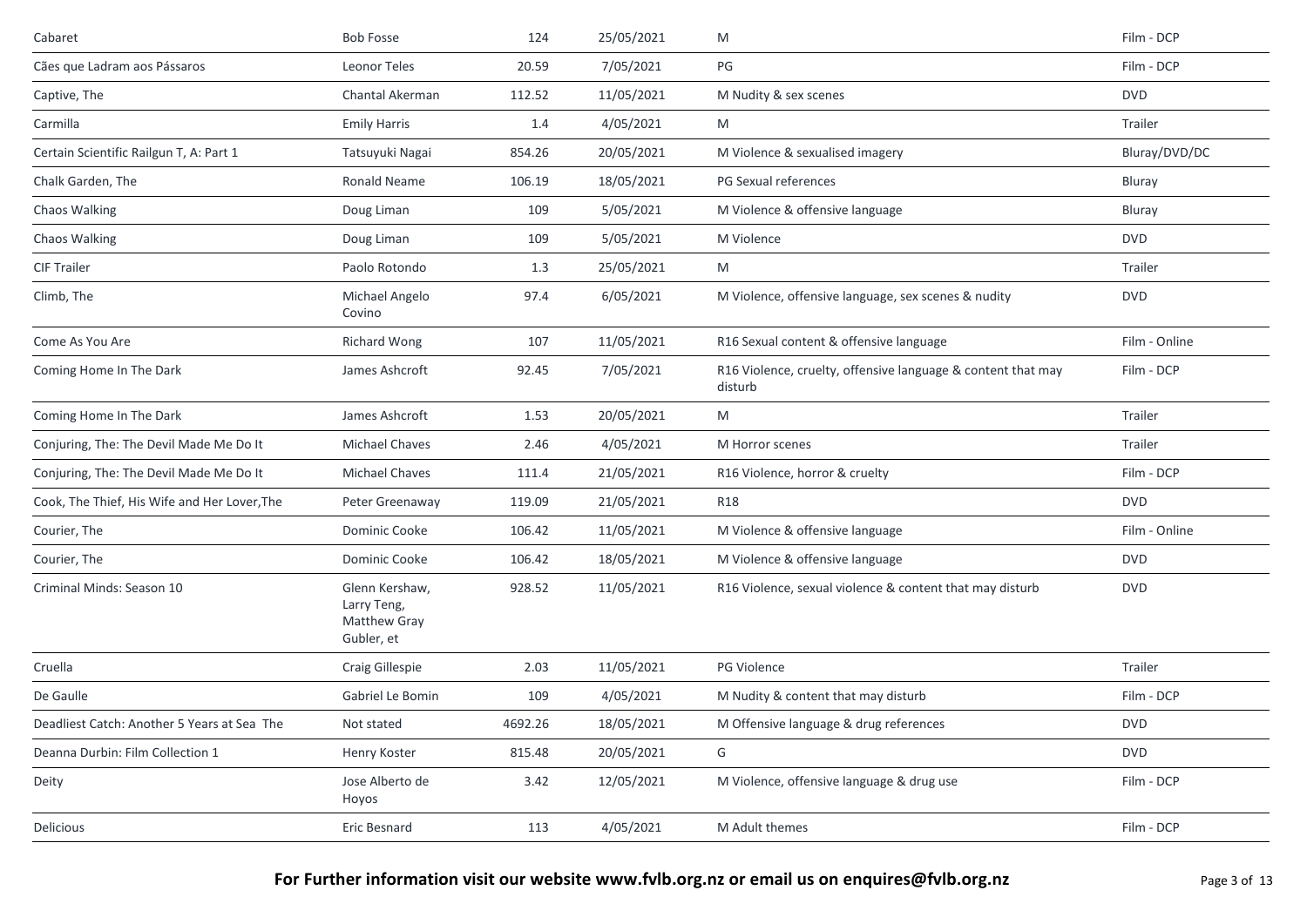| Deliver Us From Evil                   | Won-Chan Hong                     | 0.48   | 18/05/2021 | <b>Refused Classification</b>                                | Trailer              |
|----------------------------------------|-----------------------------------|--------|------------|--------------------------------------------------------------|----------------------|
| Deliver Us From Evil                   | Won-Chan Hong                     | 0.48   | 26/05/2021 | R13 Violence                                                 | Trailer              |
| Deliver Us From Evil                   | Won-Chan Hong                     | 108.02 | 26/05/2021 | R16 Violence, offensive language & content that may disturb  | Film - DCP           |
| Desert One                             | Barbara Kopple                    | 107.53 | 14/05/2021 | M Adult themes                                               | <b>DVD</b>           |
| Detective Conan: The Scarlet Bullet    | Chika Nagaoka                     | 110    | 26/05/2021 | M Violence                                                   | Film - DCP           |
| Devil Has A Name, The                  | <b>Edward James</b><br>Olmos      | 97     | 4/05/2021  | M Violence, offensive language, drug use & sexual references | Film - Online        |
| Devil Has A Name, The                  | <b>Edward James</b><br>Olmos      | 93     | 4/05/2021  | M Violence, offensive language, drug use & sexual references | <b>DVD</b>           |
| Disorderly Orderly, The                | Frank Tashlin                     | 85.31  | 11/05/2021 | PG Adult themes                                              | <b>DVD</b>           |
| Dogville                               | Lars von Trier                    | 177.3  | 11/05/2021 | R13 Violence & sexual abuse                                  | <b>DVD</b>           |
| Doris Day Collection                   | Various                           | 823.38 | 11/05/2021 | <b>PG Violence</b>                                           | <b>DVD</b>           |
| Dream Horse                            | Euros Lyn                         | 113.11 | 11/05/2021 | PG Coarse language & sexual references                       | Film - Online        |
| Dreamgirls                             | <b>Bill Condon</b>                | 130    | 25/05/2021 | M Drug references                                            | Film - DCP           |
| Dry, The In Conversation Piece         | Robert Connolly                   | 31.15  | 18/05/2021 | PG Coarse language                                           | Film - DCP           |
| Dungeons & Dragons: Dark Alliance      | Not stated                        | 0      | 13/05/2021 | M Violence                                                   | <b>Computer Game</b> |
| Dungeons & Dragons: Dark Alliance      | Not stated                        | 0      | 18/05/2021 | M Violence                                                   | Computer Game        |
| Embraces and the Touch of Skin         | Sara Koppel                       | 2.42   | 20/05/2021 | PG                                                           | Film - DCP           |
| Endless                                | Scott Speer                       | 94.14  | 11/05/2021 | M Offensive language                                         | Film - Online        |
| <b>Entre Sombras</b>                   | Alice Guimarães,<br>Mónica Santos | 13.25  | 7/05/2021  | M Violence, sex scenes & nudity                              | Film - DCP           |
| Envoy: Shark Cull                      | Andre Borell                      | 2.21   | 13/05/2021 | M                                                            | Trailer              |
| Equalizer, The 1 & 2                   | Antoine Fuqua                     | 242.09 | 11/05/2021 | R18 Graphic violence, drug use & offensive language          | <b>DVD</b>           |
| Eric Sykes Collection, The             | Eric Sykes                        | 186.04 | 18/05/2021 | PG Sexual references                                         | <b>DVD</b>           |
| Escape Room 2                          | Adam Robitel                      | 1.3    | 26/05/2021 | M                                                            | Trailer              |
| Face Behind the Mask, The              | Robert Florey                     | 68.05  | 18/05/2021 | <b>PG Violence</b>                                           | Bluray               |
| Fado Lusitano                          | Abi Feijó                         | 5.46   | 7/05/2021  | PG                                                           | Film - DCP           |
| Fairy Tail: Final Season Collection 26 | Shinji Ishihara                   | 287.28 | 17/05/2021 | M Violence, sexualised imagery & sexual references           | <b>DVD</b>           |
| Fairy Tail: Final Season Collection 26 | Shinji Ishihara                   | 287.46 | 17/05/2021 | M Violence, sexualised imagery & sexual references           | Bluray               |
| Family Jewels, The                     | Jerry Lewis                       | 95.42  | 13/05/2021 | G                                                            | <b>DVD</b>           |
|                                        |                                   |        |            |                                                              |                      |

For Further information visit our website www.fvlb.org.nz or email us on enquires@fvlb.org.nz<br>Page 4 of 13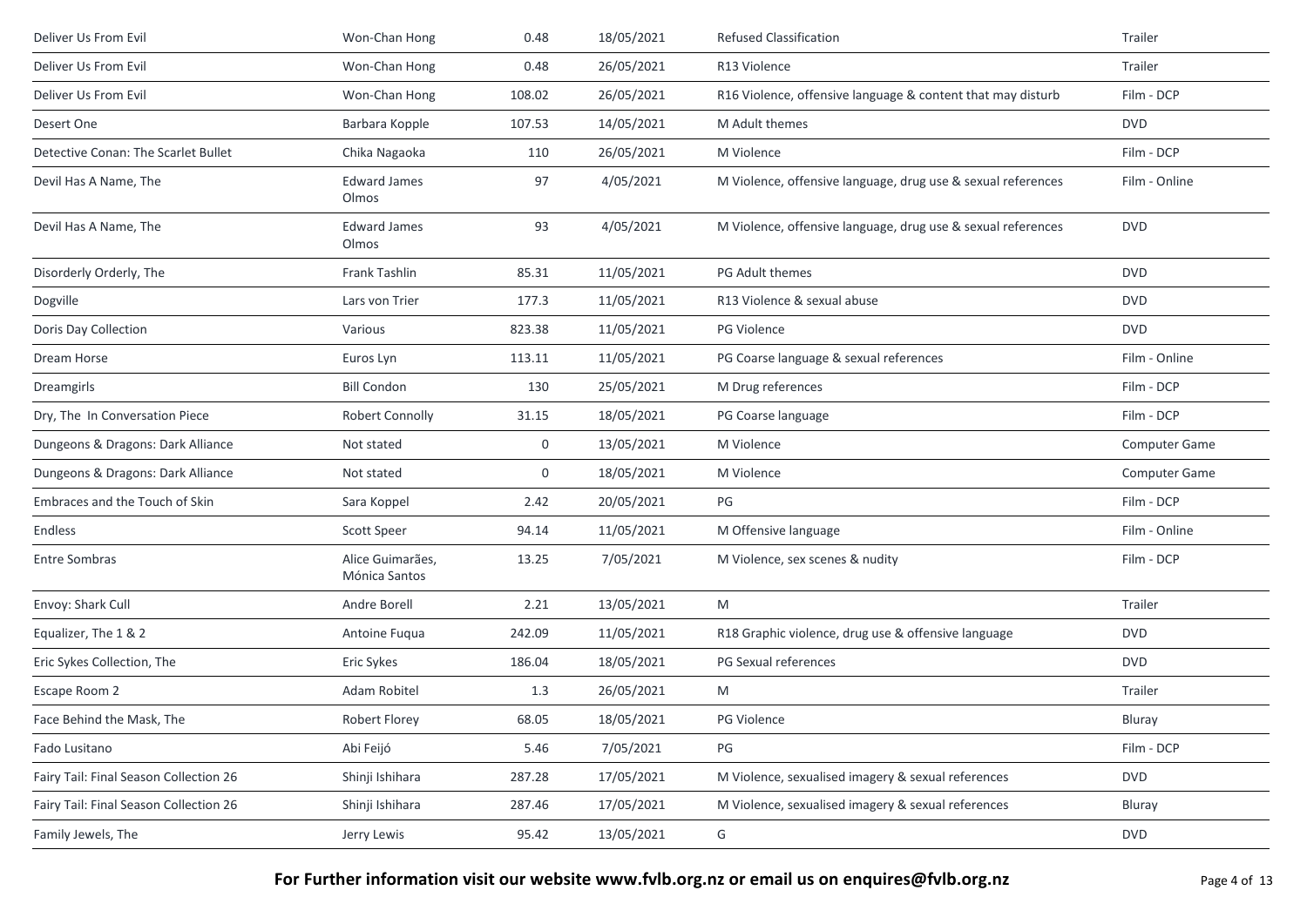| Justin Lin                                   | 130    | 13/05/2021 | M Violence                                                                               | Film - DCP       |
|----------------------------------------------|--------|------------|------------------------------------------------------------------------------------------|------------------|
| Justin Lin                                   | 3.2    | 11/05/2021 | M                                                                                        | Trailer          |
| James Wan                                    | 137    | 13/05/2021 | M Violence                                                                               | Film - DCP       |
| Justin Lin                                   | 130    | 13/05/2021 | M Violence & offensive language                                                          | Film - DCP       |
| F. Gary Gray                                 | 135.51 | 13/05/2021 | M Violence & offensive language                                                          | Film - DCP       |
| Marco Pontecorvo                             | 108.18 | 21/05/2021 | M Violence                                                                               | <b>DVD</b>       |
| Damiano<br>D'Innocenzo, Fabio<br>D'Innocenzo | 99.52  | 10/05/2021 | M Violence, offensive language, sexual references, suicide &<br>content that may disturb | Film - DCP       |
| <b>Brian Baugh</b>                           | 119    | 6/05/2021  | PG Violence & coarse language                                                            | Film - DCP       |
| Wayne Blair, Nel<br>Minchin                  | 96     | 25/05/2021 | M Offensive language                                                                     | Film - DCP       |
| Ed Lust                                      | 6.41   | 17/05/2021 | M Sexual references                                                                      | Film - Online    |
| Anthony Woodley                              | 99.03  | 13/05/2021 | M Violence & offensive language                                                          | Film - Online    |
| Antoine Le                                   | 96.37  | 17/05/2021 | R16 Horror scenes & offensive language                                                   | (DVD)            |
| Geoff Reisner,<br>Jason Tobias               | 101.32 | 14/05/2021 | R16 Violence, offensive language & horror                                                | Film - Online    |
| Various                                      | 0.33   | 13/05/2021 | PG                                                                                       | Trailer          |
| Daniel Cohen                                 | 103    | 4/05/2021  | PG Coarse language & sexual references                                                   | Film - DCP       |
| William Wyler                                | 155    | 25/05/2021 | G                                                                                        | Film - DCP       |
| Karel Reisz                                  | 110.58 | 18/05/2021 | M Violence & offensive language                                                          | Bluray           |
| <b>History Channel</b>                       | 85.33  | 13/05/2021 | M Violence                                                                               | <b>DVD</b>       |
| Elia Kazan                                   | 118.1  | 11/05/2021 | PG                                                                                       | <b>DVD</b>       |
| Alan Rafkin                                  | 89.45  | 11/05/2021 | PG                                                                                       | <b>DVD</b>       |
| Leanne Pooley                                | 86.48  | 21/05/2021 | RP15 Deals with suicide, sexual abuse themes & self-harm<br>references                   | <b>DVD</b>       |
| Joie Jacoby                                  | 22.4   | 26/05/2021 | G                                                                                        | Film - Online    |
| Joie Jacoby                                  | 21.36  | 26/05/2021 | G                                                                                        | Film - Online    |
| Vincenzo Alfieri                             | 103.54 | 3/05/2021  | M Violence, offensive language, sex scenes & nudity                                      | Film - DCP       |
| Adam Wingard                                 | 226.02 | 5/05/2021  | M Violence                                                                               | Bluray 4K/Bluray |
| Adam Wingard                                 | 226.02 | 5/05/2021  | M Violence                                                                               | Bluray 4K/Bluray |
|                                              |        |            |                                                                                          |                  |

For Further information visit our website www.fvlb.org.nz or email us on enquires@fvlb.org.nz<br>Page 5 of 13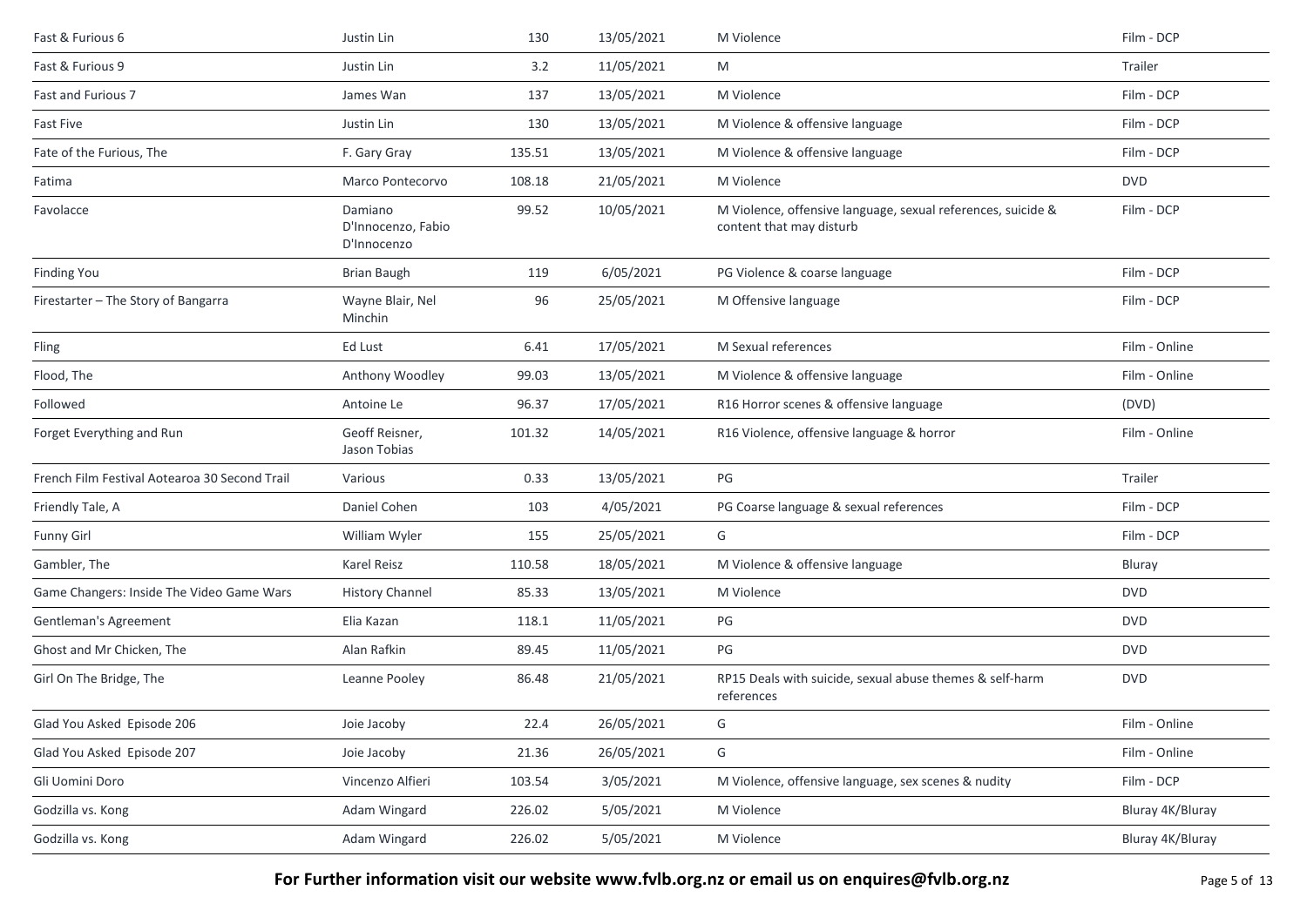| Godzilla vs. Kong                             | Adam Wingard                      | 113.01  | 5/05/2021  | M Violence                                                                         | Bluray     |
|-----------------------------------------------|-----------------------------------|---------|------------|------------------------------------------------------------------------------------|------------|
| Godzilla vs. Kong                             | Adam Wingard                      | 108.3   | 5/05/2021  | M Violence                                                                         | <b>DVD</b> |
| Going Deeper: Love Letter to Nazare           | Luke Huxham                       | 15.37   | 12/05/2021 | G                                                                                  | Film - DCP |
| Golem, The                                    | Ryan Cauchi                       | 4.37    | 12/05/2021 | PG Violence                                                                        | Film - DCP |
| Greatest Show on Earth, The                   | Cecil B de Mille                  | 146.16  | 11/05/2021 | G                                                                                  | <b>DVD</b> |
| <b>Guilty Love</b>                            | Lula Cucchiara                    | 3.13    | 12/05/2021 | PG                                                                                 | Film - DCP |
| Heller in Pink Tights                         | George Cukor                      | 96.28   | 13/05/2021 | <b>PG Violence</b>                                                                 | <b>DVD</b> |
| <b>High Ground</b>                            | Stephen Johnson                   | 104.56  | 17/05/2021 | R16 Violence, sexual violence, offensive language & nudity                         | Bluray     |
| <b>High Ground</b>                            | Stephen Johnson                   | 100.3   | 17/05/2021 | R16 Violence, sexual violence, offensive language & nudity                         | <b>DVD</b> |
| Hitmans Wifes Bodyguard, The                  | Patrick Hughes                    | 2.23    | 18/05/2021 | M Violence                                                                         | Trailer    |
| Hitmans Wifes Bodyguard, The                  | Patrick Hughes                    | 116.27  | 19/05/2021 | R16 Violence, sexual references & offensive language                               | Film - DCP |
| Hitmans Wifes Bodyguard, The                  | <b>Patrick Hughes</b>             | 0.21    | 25/05/2021 | PG                                                                                 | Trailer    |
| Hot Wife Creampie 3                           | Mike Quasar                       | 100.18  | 21/05/2021 | R18 Explicit sex scenes                                                            | (DVD)      |
| Hotel Transylvania: Transformania             | Derek Drymon &<br>Jennifer Kluska | 2.13    | 18/05/2021 | $PG$                                                                               | Trailer    |
| How to Be a Good Wife                         | Martin Provost                    | 109     | 4/05/2021  | M Nudity & sex scenes                                                              | Film - DCP |
| I Carry You with Me                           | Heidi Ewing                       | 111.34  | 7/05/2021  | M Violence, sexual references & offensive language                                 | Film - DCP |
| Ice Princess, The                             | Sven Unterwaldt Jr.               | 86.43   | 4/05/2021  | PG Violence                                                                        | <b>DVD</b> |
| If My Favorite Pop Idol Made it to the Budoka | Yusuke Yamamoto                   | 578.24  | 20/05/2021 | PG Coarse language                                                                 | Bluray/DC  |
| IL Traditore                                  | Marco Bellochio                   | 150.21  | 11/05/2021 | R16 Violence, nudity, sex scenes, offensive language & content that<br>may disturb | Film - DCP |
| IL Tutto Fare                                 | Valerio Attanasio                 | 97.53   | 3/05/2021  | M Violence & offensive language                                                    | Film - DCP |
| Im Your Man                                   | Maria Schrader                    | 103.28  | 28/05/2021 | M Sex scenes, sexual references & offensive language                               | Film - DCP |
| In the Heights                                | Jon M. Chu                        | 2.24    | 4/05/2021  | PG                                                                                 | Trailer    |
| In the Heights                                | Jon M. Chu                        | 143     | 25/05/2021 | PG Coarse language                                                                 | Film - DCP |
| In the Heights                                | Jon M. Chu                        | 0.27    | 25/05/2021 | G                                                                                  | Trailer    |
| Innocent BiStander                            | Jim Powers                        | 142.14  | 20/05/2021 | R18 Explicit sex scenes                                                            | (DVD)      |
| Jane The Virgin: The Complete Collection 1 5  | <b>History Channel</b>            | 4147.43 | 4/05/2021  | M Violence, sex scenes, sexual references & drug references                        | <b>DVD</b> |
| Jimmy Barnes: Flesh and Blood                 | Jimmy Barnes                      | 41.16   | 25/05/2021 | G                                                                                  | <b>DVD</b> |
| Joint Security Area                           | Chan Wook Park                    | 109     | 20/05/2021 | M Violence                                                                         | Film - DVD |

For Further information visit our website www.fvlb.org.nz or email us on enquires@fvlb.org.nz<br>Page 6 of 13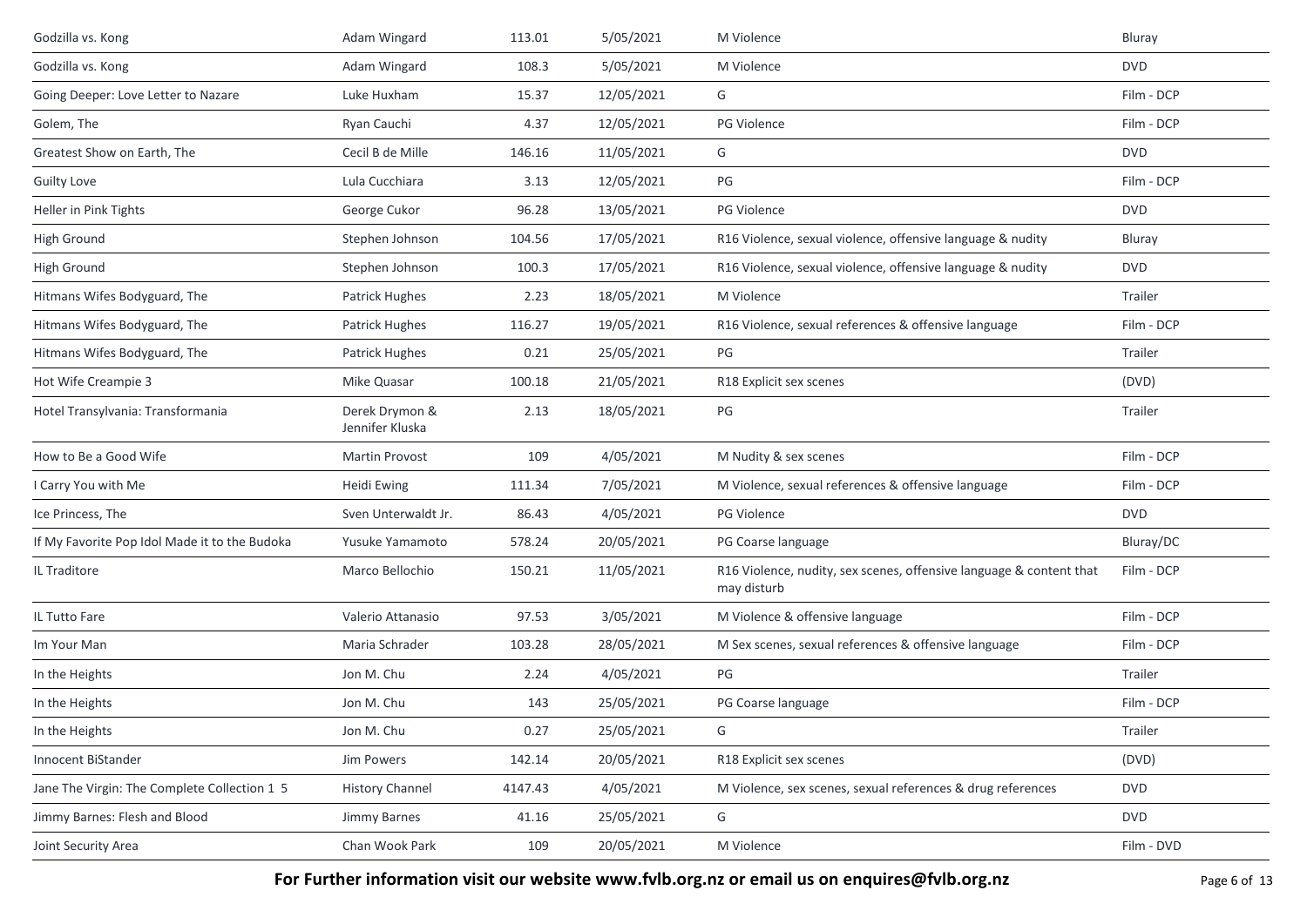| Jonsson Gang, The                             | Tomas Alfredson                                      | 121.53 | 11/05/2021 | PG Violence & coarse language                                | Film - DCP    |
|-----------------------------------------------|------------------------------------------------------|--------|------------|--------------------------------------------------------------|---------------|
| Judas and the Black Messiah                   | Shaka King                                           | 125.12 | 4/05/2021  | R13 Violence, cruelty & offensive language                   | <b>DVD</b>    |
| Jumbo                                         | Zoe Wittock                                          | 94.05  | 24/05/2021 | M Offensive language, sex scenes, sexual references & nudity | Film - Online |
| June Again                                    | JJ Winlove                                           | 99     | 11/05/2021 | M Offensive language                                         | Film - Online |
| Justice of Bunny King, The                    | Gaysorn Thavat                                       | 100.51 | 4/05/2021  | M Domestic abuse themes, violence & offensive language       | Film - DCP    |
| K: Seven Stories Complete Movie Collection    | Shingo Suzuki                                        | 390.5  | 17/05/2021 | M Violence & sexualised imagery                              | Bluray        |
| Keeping Faith: Series 3                       | Pip Broughton                                        | 348.28 | 17/05/2021 | M Violence & offensive language                              | <b>DVD</b>    |
| KIKO Ka Puta                                  | Director                                             | 4.1    | 12/05/2021 | PG                                                           | Film - DCP    |
| Killer, The                                   | John Woo                                             | 111    | 11/05/2021 | R16 Violence                                                 | <b>DVD</b>    |
| Killing of Two Lovers, The                    | Robert Machoian                                      | 84.11  | 28/05/2021 | M Violence & offensive language                              | Film - DCP    |
| Konosuba: Gods Blessing on This Wonderful Wor | Takaomi Kanasaki                                     | 242.5  | 17/05/2021 | M Sexual references & sexualised imagery                     | Bluray        |
| Land                                          | Robin Wright                                         | 85.36  | 26/05/2021 | M Suicide references                                         | <b>DVD</b>    |
| Lapsis                                        | Noah Hutton                                          | 1.59   | 11/05/2021 | PG                                                           | Trailer       |
| Lapsis                                        | Noah Hutton                                          | 108    | 20/05/2021 | PG Coarse language                                           | Film - DCP    |
| Last Dance, The: Season 1                     | Jason Hehir                                          | 499    | 13/05/2021 | M Offensive language                                         | Bluray        |
| Last Year at Marienbad                        | Alain Resnais                                        | 90     | 11/05/2021 | PG                                                           | <b>DVD</b>    |
| Le Brio                                       | Yvan Attal                                           | 94.42  | 13/05/2021 | M Offensive language                                         | Film - Online |
| Le Meilleur Reste a Venir                     | Alexandre de La<br>Patellière,<br>Matthieu Delaporte | 117.34 | 13/05/2021 | M Offensive language & sexual references                     | Film - Online |
| <b>Leading Men Collection</b>                 | <b>History Channel</b>                               | 980.2  | 11/05/2021 | PG Violence & sexual references                              | <b>DVD</b>    |
| Lidt Endnu                                    | Kristine Bidstrup                                    | 19.17  | 20/05/2021 | M Offensive language                                         | Film - DCP    |
| Life Like                                     | Josh Janowicz                                        | 91.11  | 7/05/2021  | R13 Violence, offensive language & sex scenes                | (DVD)         |
| Lipstick Jungle: The Complete Collection      | <b>History Channel</b>                               | 816.13 | 14/05/2021 | M Sex scenes & sexual references                             | <b>DVD</b>    |
| Living It Up                                  | Norman Taurog                                        | 90.12  | 11/05/2021 | G                                                            | <b>DVD</b>    |
| Lolita                                        | Adrian Lyne                                          | 137.3  | 21/05/2021 | R18 Violence & sexual content that may offend                | <b>DVD</b>    |
| Long Story Short                              | Josh Lawson                                          | 90     | 4/05/2021  | M Offensive language                                         | <b>DVD</b>    |
| Lorna Doone (1990)                            | <b>Andrew Grieve</b>                                 | 86.38  | 18/05/2021 | PG                                                           | <b>DVD</b>    |
| Los Lobos                                     | Samuel Kishi                                         | 94.59  | 7/05/2021  | M Offensive language, sexual references & drug use           | Film - DCP    |
|                                               |                                                      |        |            |                                                              |               |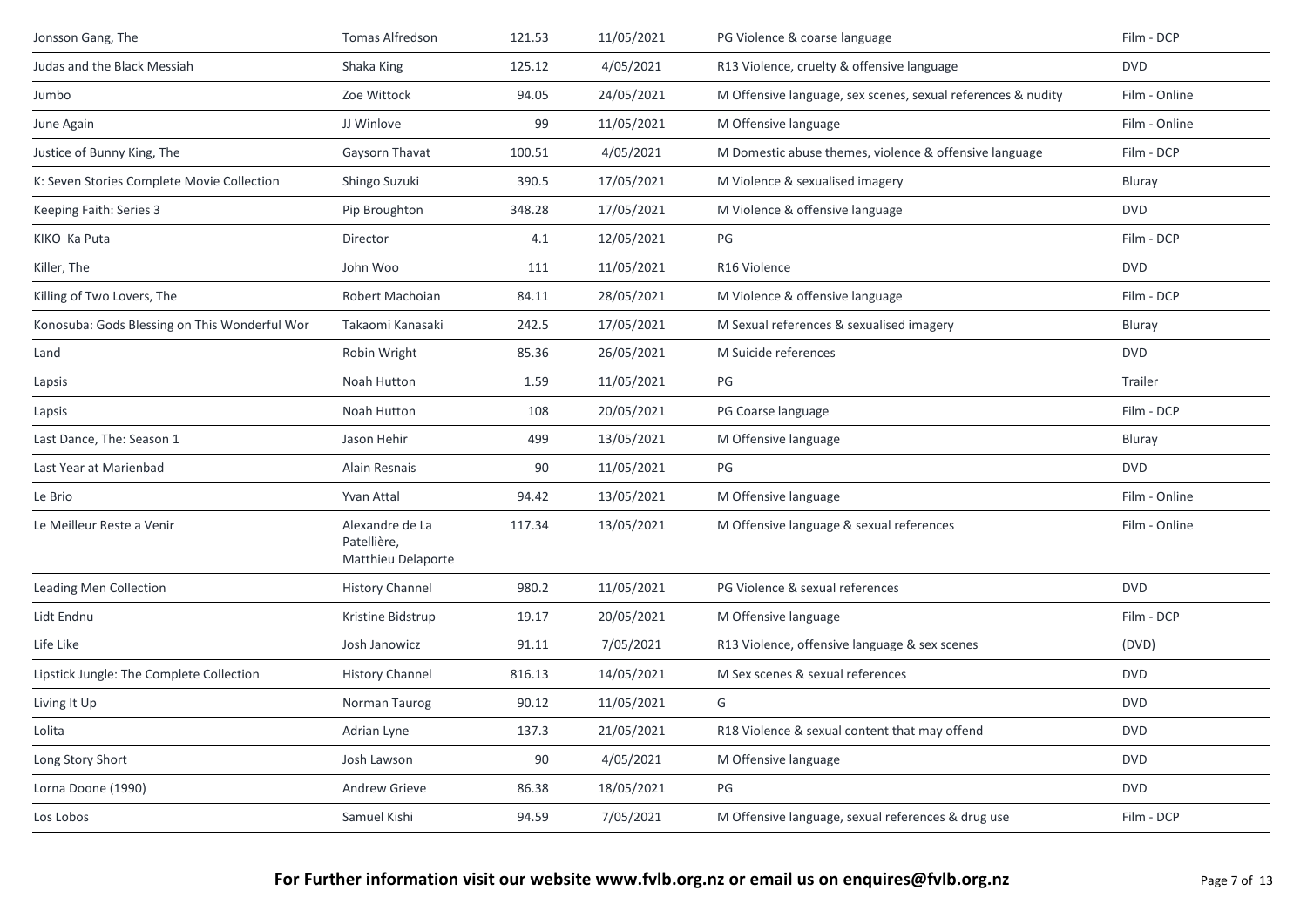| Love Thy Neighbour: The Complete Series     | Anthony Parker,<br>Ronnie Baxter,<br>William G. Stewart | 1412.44 | 20/05/2021 | M Violence, sexual references & offensive language             | <b>DVD</b>           |
|---------------------------------------------|---------------------------------------------------------|---------|------------|----------------------------------------------------------------|----------------------|
| LUomo Che Comprò la Luna                    | Paolo Zucca                                             | 100.35  | 10/05/2021 | M Violence & offensive language                                | Film - DCP           |
| Magic Carpet, The                           | Lew Landers                                             | 83.12   | 13/05/2021 | G                                                              | <b>DVD</b>           |
| Maltese Falcon, The                         | John Huston                                             | 100     | 18/05/2021 | PG                                                             | Film - DCP           |
| Man from Snowy River - Seasons 1-4          | Various                                                 | 2906    | 17/05/2021 | M Violence                                                     | <b>DVD</b>           |
| Mannahatta                                  | Renae Maihi                                             | 15.08   | 13/05/2021 | PG Coarse language                                             | Film - Online        |
| Mass Effect Legendary Edition               | <b>Bioware</b>                                          | 0       | 6/05/2021  | R13 Violence, offensive language & sexual references           | <b>Computer Game</b> |
| Mellem Sten og et Hårdt Sted                | Mads Koudal                                             | 18.45   | 20/05/2021 | M                                                              | Film - DCP           |
| Milf Massage 5                              | Mike Quasar                                             | 100.54  | 24/05/2021 | R18 Explicit sex scenes                                        | (DVD)                |
| Minamata                                    | <b>Andrew Levitas</b>                                   | 115.03  | 14/05/2021 | M Violence, offensive language & content that may disturb      | Film - DCP           |
| Minari                                      | Lee Isaac Chung                                         | 115.12  | 17/05/2021 | PG Coarse language                                             | Bluray               |
| Minari                                      | Lee Isaac Chung                                         | 110.31  | 17/05/2021 | PG Coarse language                                             | <b>DVD</b>           |
| Misfits, The                                | Renny Harlin                                            | 2.32    | 20/05/2021 | M Violence                                                     | Trailer              |
| Miss Marx                                   | Susanna Nicchiarelli                                    | 107.25  | 21/05/2021 | M Drug use                                                     | Film - DCP           |
| Modern Classic Collection Vol 1             | <b>History Channel</b>                                  | 1004.59 | 14/05/2021 | M Sex scenes, sexual references & offensive language           | <b>DVD</b>           |
| Modern Classic Collection Vol 2             | <b>History Channel</b>                                  | 1131.42 | 14/05/2021 | M Violence, offensive language, sex scenes & sexual references | <b>DVD</b>           |
| <b>Mommie Dearest</b>                       | Frank Perry                                             | 123.34  | 14/05/2021 | PG                                                             | <b>DVD</b>           |
| Mon Bebe                                    | Lisa Azuelos                                            | 85.12   | 13/05/2021 | M Offensive language & sexual references                       | Film - Online        |
| Mr. Bungle: The Night They Came Home        | Jack Bennett                                            | 99.33   | 28/05/2021 | R13 Offensive language & sexual references                     | (DVD)                |
| My Love                                     | Tian Han                                                | 114.36  | 5/05/2021  | PG Violence, coarse language & sexual references               | Film - DCP           |
| Naruto Shippuden Chakra Complete Collection | Hayato Date                                             | 12500   | 26/05/2021 | M Violence & sexual references                                 | <b>DVD</b>           |
| Necromunda: Hired Gun                       | Streum On Studio                                        | 0       | 26/05/2021 | R16 Graphic violence                                           | Computer Game        |
| Never Gonna Snow Again                      | Małgorzata<br>Szumowska                                 | 115.38  | 26/05/2021 | M Sex scenes, sexual references & offensive language           | Film - DCP           |
| Never Rarely Sometimes Always               | Eliza Hittman                                           | 100.51  | 6/05/2021  | M Offensive language                                           | <b>DVD</b>           |
| New Zealands Vision Feast Film Festival     | Various                                                 | 79.07   | 12/05/2021 | M Violence, offensive language, drug use & sexual references   | Film - DCP           |
| Nice Girl Like You, A                       | Chris Riedell, Nick<br>Riedell                          | 90.24   | 4/05/2021  | M Offensive language, sexual references & nudity               | <b>DVD</b>           |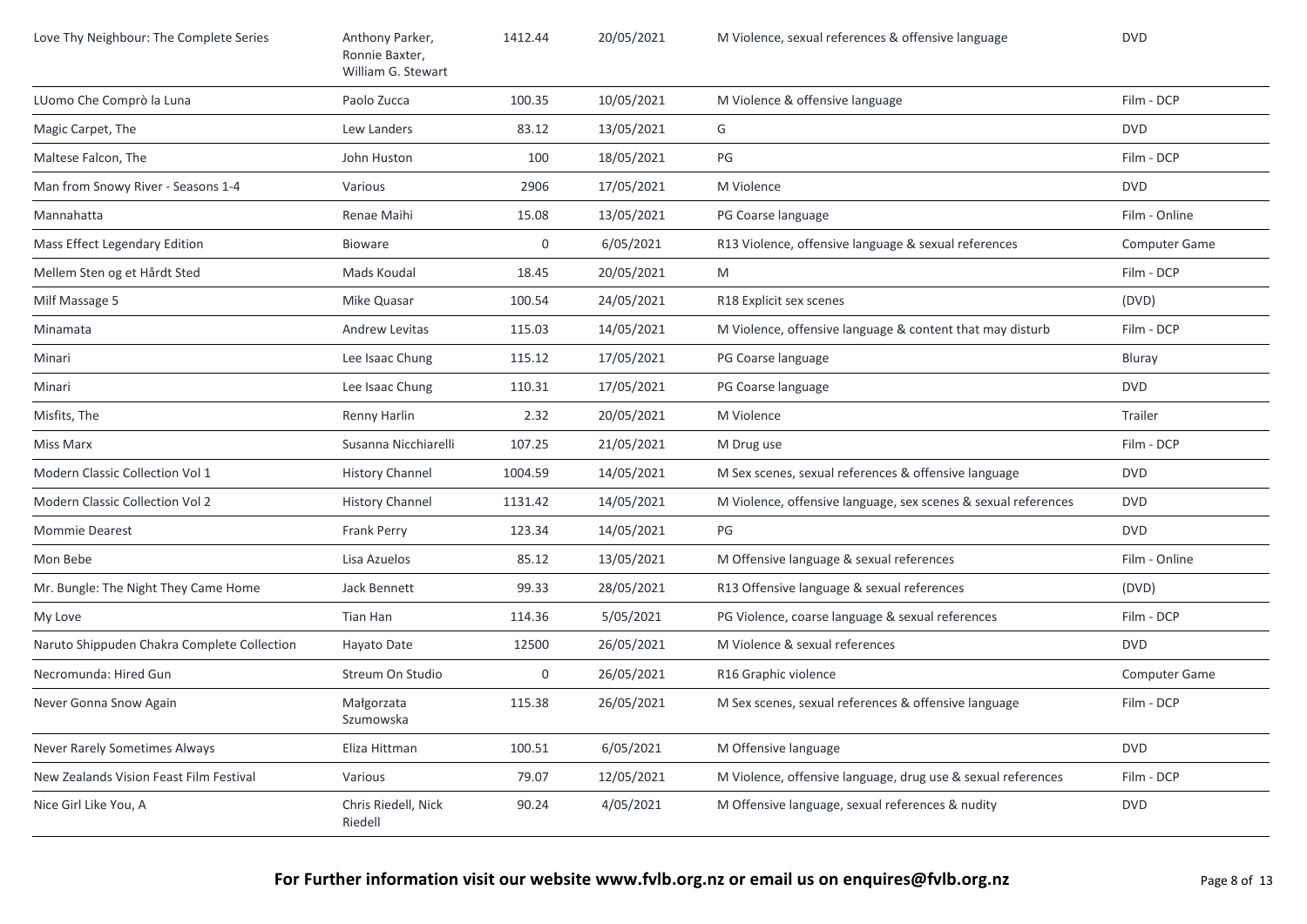| NieR Replicant ver.1.22474487139              | Toylogic Inc.               | 0              | 6/05/2021  | R13 Violence                                               | Computer Game    |
|-----------------------------------------------|-----------------------------|----------------|------------|------------------------------------------------------------|------------------|
| Night House, The                              | David Bruckner              | $\overline{2}$ | 11/05/2021 | M Horror scenes                                            | Trailer          |
| Night Shift                                   | Anne Fontaine               | 98             | 4/05/2021  | M Sex scenes & offensive language                          | Film - DCP       |
| No More Heroes 3                              | Suda 51                     | 0              | 14/05/2021 | R13 Violence, cruelty & offensive language                 | Computer Game    |
| Nobody                                        | Ilya Naishuller             | 87.46          | 6/05/2021  | R16 Strong violence & offensive language                   | <b>DVD</b>       |
| Nobody                                        | Ilya Naishuller             | 91.41          | 6/05/2021  | R16 Strong violence & offensive language                   | Bluray           |
| Nobody                                        | Ilya Naishuller             | 183.22         | 6/05/2021  | R16 Strong violence & offensive language                   | Bluray 4K/Bluray |
| Nomadland                                     | Chloé Zhao                  | 107            | 6/05/2021  | M Nudity                                                   | Film - DVD       |
| Noughts + Crosses: Season 1                   | Julian Holmes &<br>Koby Dom | 336.54         | 11/05/2021 | M Violence & offensive language                            | <b>DVD</b>       |
| Now, Voyager                                  | <b>Irving Rapper</b>        | 117            | 11/05/2021 | PG                                                         | Film - Bluray    |
| Nowhere Special                               | Uberto Pasolini             | 95             | 4/05/2021  | M Offensive language                                       | Film - DCP       |
| Nowhere Special                               | Uberto Pasolini             | 95             | 4/05/2021  | M Offensive language                                       | Film - DCP       |
| Observer: System Redux                        | Not stated                  | 0              | 21/05/2021 | R16 Violence, horror, offensive language & sexual themes   | [Computer Game]  |
| Odio L'Estate                                 | Massimo Venier              | 110.11         | 3/05/2021  | M Offensive language, nudity, drug use & sexual references | Film - DCP       |
| OK Chlöe                                      | Charlotte Evans             | 8.45           | 12/05/2021 | M Offensive language                                       | Film - DCP       |
| Only the Animals                              | Dominik Moll                | 118            | 4/05/2021  | M Violence, offensive language, sex scenes & nudity        | Film - DCP       |
| Orator, The                                   | Tusi Tamasese               | 110            | 20/05/2021 | M Violence & offensive language                            | Film - DVD       |
| Paint the Town Red                            | <b>Matthew Carr</b>         | 0              | 28/05/2021 | R16 Violence & cruelty                                     | [Computer Game]  |
| Paradise, Hawaiian Style                      | Michael Moore               | 90.51          | 11/05/2021 | G                                                          | <b>DVD</b>       |
| Pedal Movie, The                              | Michael Lux & Dan<br>Orkin  | 142.34         | 20/05/2021 | PG Offensive language                                      | Film - Online    |
| Penguin Land                                  | James Snider                | 70.08          | 4/05/2021  | PG Violence                                                | <b>DVD</b>       |
| Pharaoh's War                                 | Raouf Abd El Aziz           | 116.21         | 7/05/2021  | R16 Violence                                               | (DVD)            |
| Pokémon Movie Triple Pack                     | Various                     | 290.13         | 14/05/2021 | PG Violence & scary scenes                                 | <b>DVD</b>       |
| Pokémon: Mewtwo Strikes Back - Evolution      | Various                     | 96.1           | 14/05/2021 | PG Violence & scary scenes                                 | <b>DVD</b>       |
| Pokémon: Mewtwo Strikes Back - Evolution      | Various                     | 96.16          | 14/05/2021 | PG Violence & scary scenes                                 | Bluray           |
| Poppy                                         | Linda Niccol                | 2.11           | 6/05/2021  | PG                                                         | Trailer          |
| Poppy                                         | Linda Niccol                | 97.57          | 13/05/2021 | PG Offensive language & sexual references                  | Film - DCP       |
| Preparations to Be Together for an Unknown Pe | Lili Horvát                 | 94.23          | 21/05/2021 | M Sex scenes & content that may disturb                    | Film - DCP       |

For Further information visit our website www.fvlb.org.nz or email us on enquires@fvlb.org.nz<br>Page 9 of 13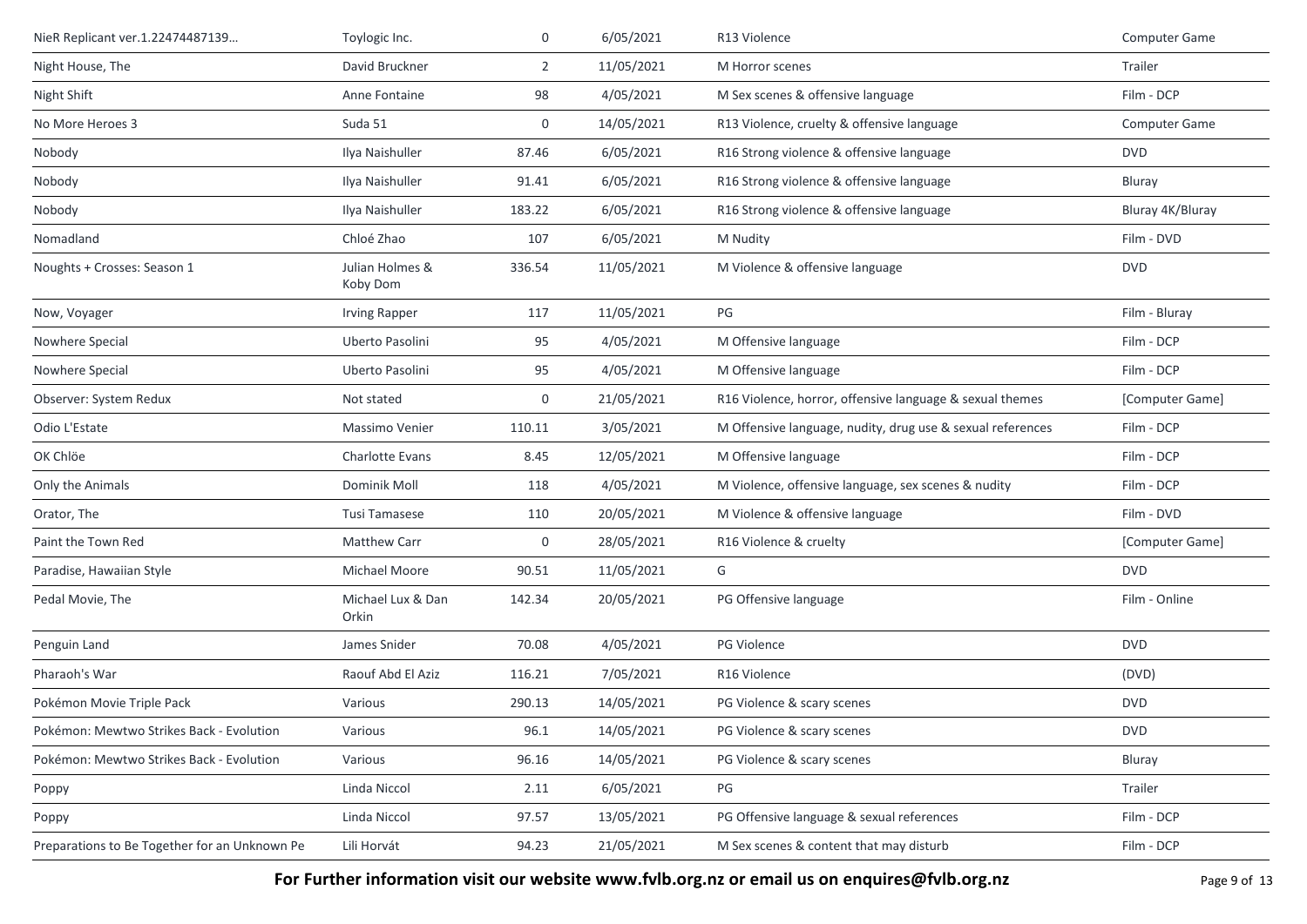| President's Analyst, The                     | Theodore J Flicker                | 102.51      | 18/05/2021 | M Violence                                                                            | Bluray               |
|----------------------------------------------|-----------------------------------|-------------|------------|---------------------------------------------------------------------------------------|----------------------|
| Promise at Dawn                              | Eric Barbier                      | 130.16      | 13/05/2021 | M Violence, sex scenes & content that may disturb                                     | Film - Online        |
| Radhe                                        | Prabhudeva                        | 113.28      | 6/05/2021  | R16 Violence & drug use                                                               | Film - DCP           |
| Raya and the Last Dragon                     | Don Hall, Carlos<br>López Estrada | 107         | 6/05/2021  | <b>PG Violence</b>                                                                    | Film - DVD           |
| Reckoning, The                               | Neil Marshall                     | 106.16      | 10/05/2021 | R16 Violence, cruelty, offensive language, sex scenes & content<br>that may disturb   | (DVD)                |
| Rio Bravo                                    | <b>Howard Hawks</b>               | 141         | 20/05/2021 | PG Violence                                                                           | Film - DCP           |
| Roadkill: Season 1                           | Michael Keillor                   | 225.29      | 4/05/2021  | M Sex scenes, offensive language & drug use                                           | <b>DVD</b>           |
| Rose Maker, The                              | Pierre Pinaud                     | 95          | 4/05/2021  | M Offensive language                                                                  | Film - DCP           |
| Rust: Console Edition                        | Not Stated                        | $\mathbf 0$ | 11/05/2021 | R16 Violence                                                                          | <b>Computer Game</b> |
| Sagrada Família                              | Margarida Lucas                   | 21.35       | 7/05/2021  | M Sexual abuse themes, offensive language & drug use                                  | Film - DCP           |
| Saint Maud                                   | Rose Glass                        | 85          | 18/05/2021 | R16 Violence, sex scenes, self-harm & offensive language                              | <b>DVD</b>           |
| Saint-Narcisse                               | <b>Bruce La Bruce</b>             | 101.19      | 28/05/2021 | R18 Violence, sex scenes, nudity & content that may disturb                           | Film - DCP           |
| Sanctuary                                    | Kaye Harrison                     | 85          | 11/05/2021 | M Offensive language                                                                  | Film - Online        |
| Schools Out                                  | Sébastien Marnier                 | 102.54      | 18/05/2021 | R16 Violence, suicide & content that may disturb                                      | Film - DCP           |
| ShangChi and the Legend of the Ten Rings     | <b>Destin Daniel</b><br>Cretton   | 2.05        | 11/05/2021 | M Violence                                                                            | Trailer              |
| Shin Megami Tensei III Nocturne HD Remaster  | Atlus Co., Ltd.                   | 0           | 13/05/2021 | M Violence                                                                            | <b>Computer Game</b> |
| Shout at the Ground                          | Joe Lonie                         | 10.38       | 13/05/2021 | R13 Offensive language, drug use & sexual content that may offend                     | Film - Online        |
| Show Me Shorts - Portuguese Short Film Night | Various                           | 86.17       | 7/05/2021  | M Sexual abuse themes, violence, offensive language, drug use, sex<br>scenes & nudity | Film - DCP           |
| Slim and I                                   | <b>Kriv Stenders</b>              | 101.31      | 21/05/2021 | PG Coarse language                                                                    | <b>DVD</b>           |
| Sniper: Ghost Warrior Contracts 2            | CI Games                          | 0           | 13/05/2021 | R16 Graphic violence                                                                  | <b>Computer Game</b> |
| Souad                                        | Ayten Amin                        | 96.53       | 21/05/2021 | M Adult themes                                                                        | Film - DCP           |
| Sound of Music, The SingALong                | Robert Wise                       | 174         | 18/05/2021 | G                                                                                     | Film - DCP           |
| Sound of Music, The SingALong                | Robert Wise                       | 1.18        | 18/05/2021 | G                                                                                     | Trailer              |
| Souvenir, The                                | Joanna Hogg                       | 119.47      | 18/05/2021 | M Sex scenes, drug use, nudity & offensive language                                   | Film - DVD           |
| Space Between, The                           | <b>Rachel Winter</b>              | 96          | 13/05/2021 | M Offensive language, nudity, drug use & sexual references                            | Film - Online        |
| Space Invader                                | <b>Issac Bell</b>                 | 15.34       | 12/05/2021 | PG Offensive language                                                                 | Film - DCP           |
|                                              |                                   |             |            |                                                                                       |                      |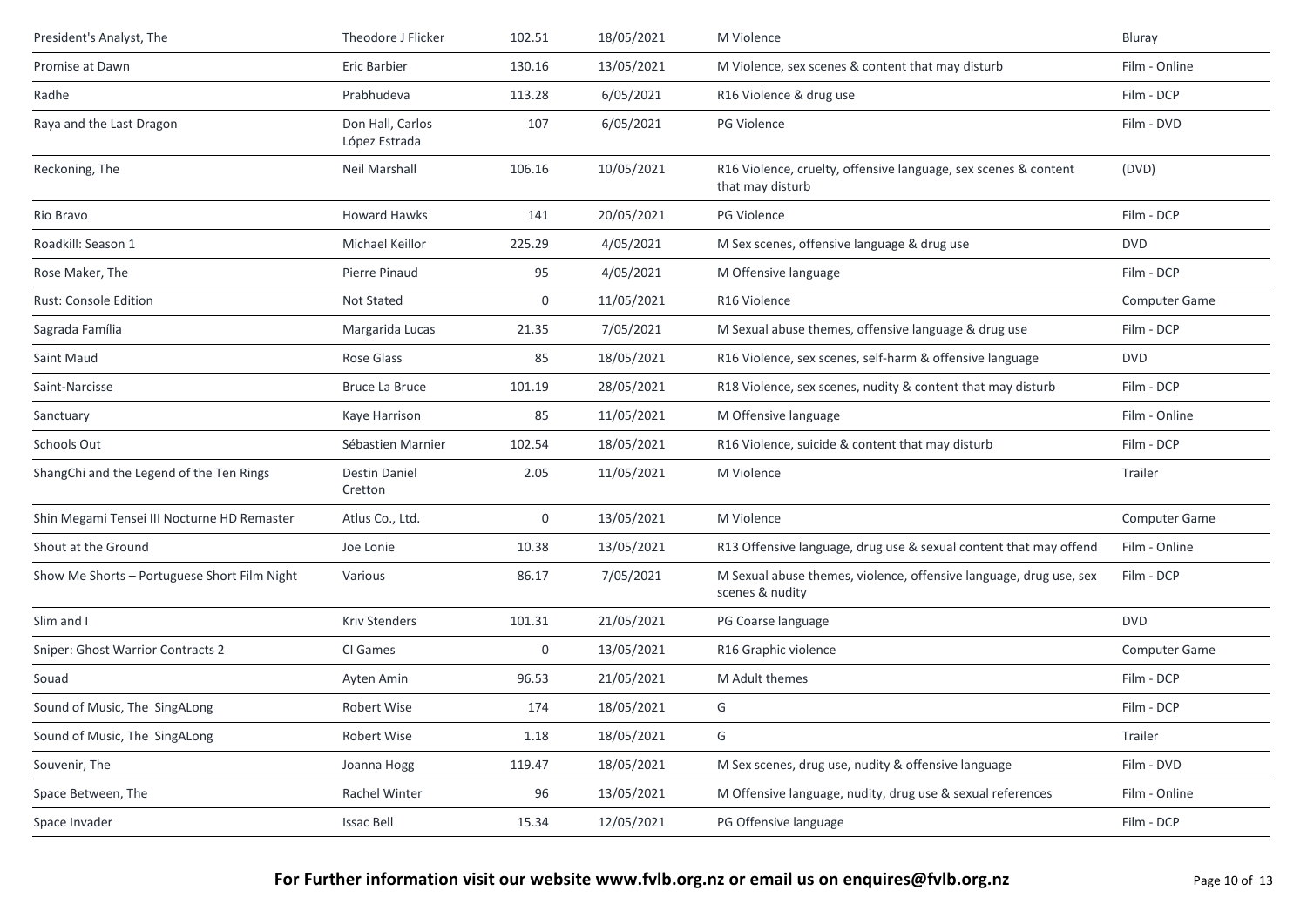| Space Jam: A New Legacy             | Malcolm D Lee                                 | 2.37   | 4/05/2021  | PG                                                                      | Trailer         |
|-------------------------------------|-----------------------------------------------|--------|------------|-------------------------------------------------------------------------|-----------------|
| Sparkling: The Story of Champagne   | Frank Mannion                                 | 2.13   | 20/05/2021 | G                                                                       | Trailer         |
| Speed                               | Jan de Bont                                   | 115.54 | 4/05/2021  | M Violence                                                              | Bluray 4K       |
| Spellbound                          | Alfred Hitchcock                              | 118    | 20/05/2021 | PG                                                                      | Film - Bluray   |
| Spiral                              | Darren Lynn<br>Bousman                        | 93     | 11/05/2021 | R18 Torture & sadistic violence                                         | Film - Online   |
| Spirit Untamed                      | Elaine Bogan                                  | 2.27   | 4/05/2021  | PG                                                                      | Trailer         |
| Spirit Untamed                      | Elaine Bogan                                  | 88     | 25/05/2021 | G                                                                       | Film - DCP      |
| Stargirl: The Complete First Season | Various                                       | 544.41 | 4/05/2021  | M Violence                                                              | <b>DVD</b>      |
| <b>Steelers</b>                     | Eammon Ashton-<br>Atkinson                    | 80     | 26/05/2021 | M Offensive language                                                    | Film - Online   |
| Stephen Hawkings Grand Design       | Matthew<br>Huntley/Dan Clifton                | 129.24 | 18/05/2021 | PG Violence                                                             | <b>DVD</b>      |
| Story of Ricky, The                 | Nam Nai Choi                                  | 88     | 25/05/2021 | R18 Graphic violence                                                    | Film - DCP      |
| Suicide Guy                         | Not stated                                    | 0      | 25/05/2021 | M Deals with suicide                                                    | [Computer Game] |
| Suicide Squad, The                  | James Gunn                                    | 2.24   | 11/05/2021 | M Violence                                                              | Trailer         |
| Sundown                             | Juliette Brocal                               | 5.1    | 12/05/2021 | PG                                                                      | Film - DCP      |
| Sundown: SIX60                      | Connor Pritchard                              | 3.12   | 12/05/2021 | G                                                                       | Film - DCP      |
| Sunshine                            | Danny Boyle                                   | 107    | 11/05/2021 | R13 Violence, offensive language & content that may disturb             | Film - DCP      |
| Supernatural: Season 13             | Phil Sgriccia,<br>Thomas J. Wright,<br>et al. | 930.34 | 11/05/2021 | R16 Violence & horror                                                   | <b>DVD</b>      |
| Swingers Orgy 2                     | Mike Quasar                                   | 104.56 | 11/05/2021 | R18 Explicit sex scenes                                                 | (DVD)           |
| Tale of Two Sisters, A              | Kim Jee Woon                                  | 110    | 20/05/2021 | M Violence & horror                                                     | Film - DVD      |
| They Call Me Dr. Miami              | Jean-Simon Chartier                           | 78.1   | 28/05/2021 | M Offensive language, nudity & content that may disturb                 | Film - DCP      |
| This Property is Condemned          | Sydney Pollack                                | 105.29 | 14/05/2021 | M Adult themes                                                          | <b>DVD</b>      |
| Those Who Wish Me Dead              | Taylor Sheridan                               | 2.32   | 4/05/2021  | M                                                                       | Trailer         |
| Those Who Wish Me Dead              | Taylor Sheridan                               | 99.33  | 10/05/2021 | R16 Violence, cruelty, offensive language & content that may<br>disturb | Film - DCP      |
| Tigers                              | Ronnie Sandahl                                | 116    | 18/05/2021 | M Sex scenes, drug use, nudity & offensive language                     | Film - DCP      |
| <b>Transfer Students</b>            | Jim Powers                                    | 170.22 | 13/05/2021 | R18 Explicit sex scenes                                                 | (DVD)           |
|                                     |                                               |        |            |                                                                         |                 |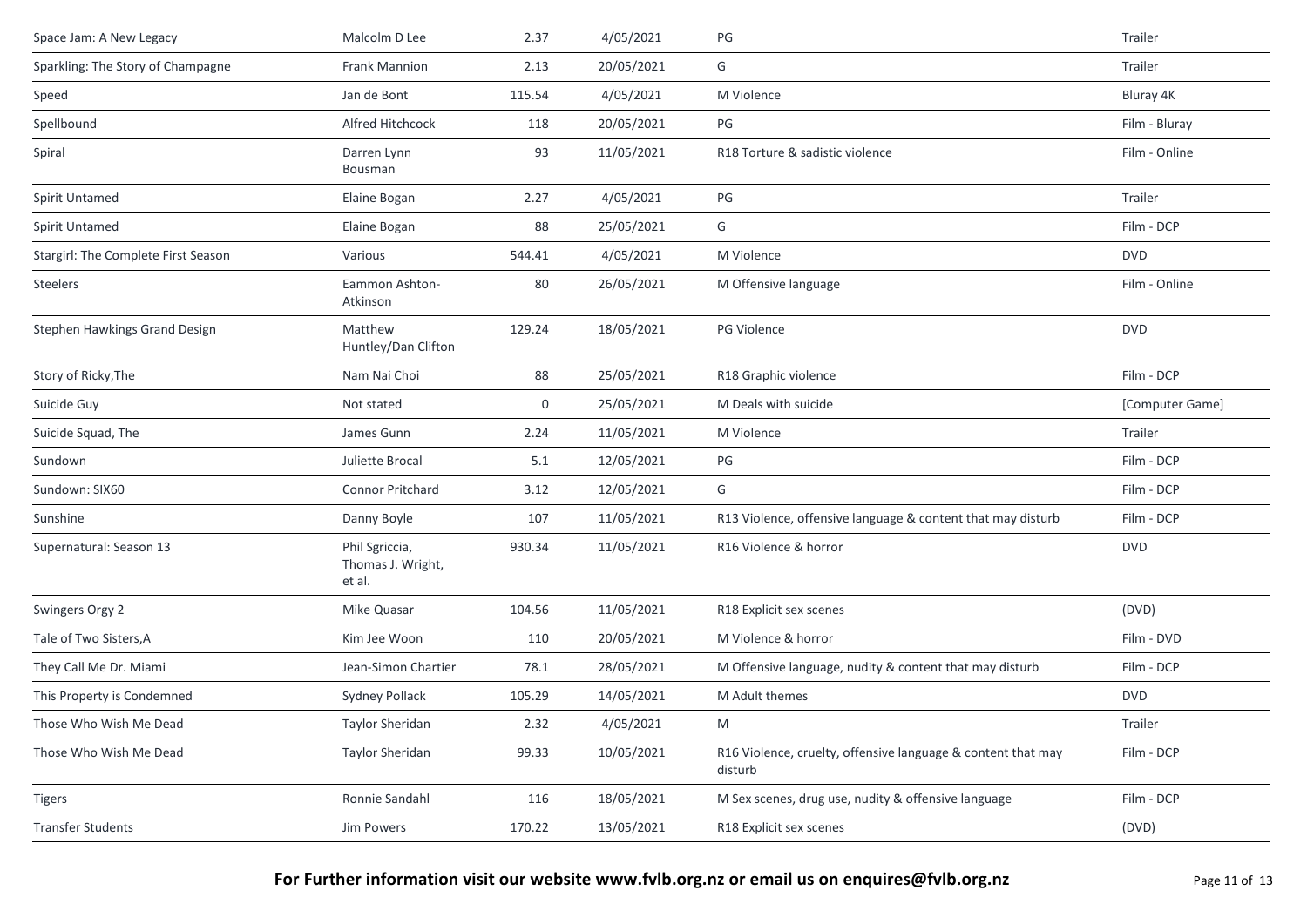| <b>Transsexual Fitness</b>                    | Jim Powers                            | 162.13         | 11/05/2021 | R18 Explicit sex scenes                                                                  | (DVD)         |
|-----------------------------------------------|---------------------------------------|----------------|------------|------------------------------------------------------------------------------------------|---------------|
| Tremors: Shrieker Island                      | Don Michael Paul                      | 98.12          | 21/05/2021 | M Violence                                                                               | <b>DVD</b>    |
| <b>Triassic Hunt</b>                          | Gerald Rascionato                     | 83.28          | 4/05/2021  | R13 Bloody violence                                                                      | (DVD)         |
| Triple Echo, The                              | Michael Apted                         | 95             | 6/05/2021  | R16                                                                                      | Film - Bluray |
| Triumph                                       | <b>Brett Leonard</b>                  | 101            | 26/05/2021 | PG Coarse language                                                                       | Film - Online |
| Tron                                          | Steven Lisberger                      | 96             | 20/05/2021 | PG                                                                                       | Film - DCP    |
| Trouble With Maggie Cole, The: Season 1       | Ben Gregor                            | 275.19         | 21/05/2021 | M Violence                                                                               | <b>DVD</b>    |
| Trover Saves the Universe                     | Justin Roiland                        | 0              | 13/05/2021 | R13 Violence, offensive language, sexual references & content that<br>may disturb        | Computer Game |
| Two by Two: Overboard                         | Toby Genkal, Sean<br>McCormack        | 83             | 18/05/2021 | G                                                                                        | <b>DVD</b>    |
| Unexplained With William Shatner, The: Season | <b>History Channel</b>                | 251.06         | 14/05/2021 | M Violence                                                                               | <b>DVD</b>    |
| Unforgotten: Season 4                         | Andy Wilson                           | 290.12         | 26/05/2021 | M Offensive language                                                                     | <b>DVD</b>    |
| Unforgotten: Series 2                         | Andy Wilson, Sven<br>Arnstein         | 271.58         | 11/05/2021 | M Offensive language, sexual references & content that may disturb                       | <b>DVD</b>    |
| United Nation: Three Decades Of Drum & Bass   | Terry Stone,<br><b>Richard Turner</b> | 92.14          | 17/05/2021 | R16 Drug use & offensive language                                                        | Film - Online |
| Vampires vs. The Bronx                        | Oz Rodriguez                          | 86             | 26/05/2021 | M Violence, offensive language & horror                                                  | Film - Online |
| Vanished, The                                 | Peter Facinelli                       | 110.02         | 4/05/2021  | M Violence, offensive language, drug use & sex scenes                                    | <b>DVD</b>    |
| Vanquish                                      | George Gallo                          | 94.05          | 18/05/2021 | R13 Violence & offensive language                                                        | Film - Online |
| VC Andrews: Dark Angel                        | Paul Shapiro                          | 87.37          | 13/05/2021 | M Adult themes                                                                           | <b>DVD</b>    |
| VC Andrews: Fallen Hearts                     | Jason Priestley                       | 87.34          | 13/05/2021 | M Adult themes                                                                           | <b>DVD</b>    |
| VC Andrews: Gates Of Paradise                 | Gail Harvey                           | 87.39          | 13/05/2021 | M Adult themes                                                                           | <b>DVD</b>    |
| VC Andrews: Web Of Dreams                     | Mike Rohl                             | 87.4           | 13/05/2021 | M Adult themes                                                                           | <b>DVD</b>    |
| Vengeance                                     | Richard John Taylor                   | 74.22          | 7/05/2021  | R16 Violence, sexual violence & offensive language                                       | (DVD)         |
| Venom: Let There Be Carnage                   | Andy Serkis                           | $\overline{2}$ | 13/05/2021 | M Violence                                                                               | Trailer       |
| Viagem A Cabo Verde                           | José Miguel Ribeiro                   | 17.23          | 7/05/2021  | G                                                                                        | Film - DCP    |
| Voyagers                                      | Neil Burger                           | 2.16           | 4/05/2021  | M                                                                                        | Trailer       |
| Walk On The Wild Side                         | Edward Dmytryk                        | 113.4          | 13/05/2021 | <b>R16</b>                                                                               | <b>DVD</b>    |
| Walking Dead, The: The Telltale Definitive Se | Long Nguyen                           | 0              | 18/05/2021 | R16 Graphic violence, horror, drug use, offensive language &<br>content that may disturb | Computer Game |